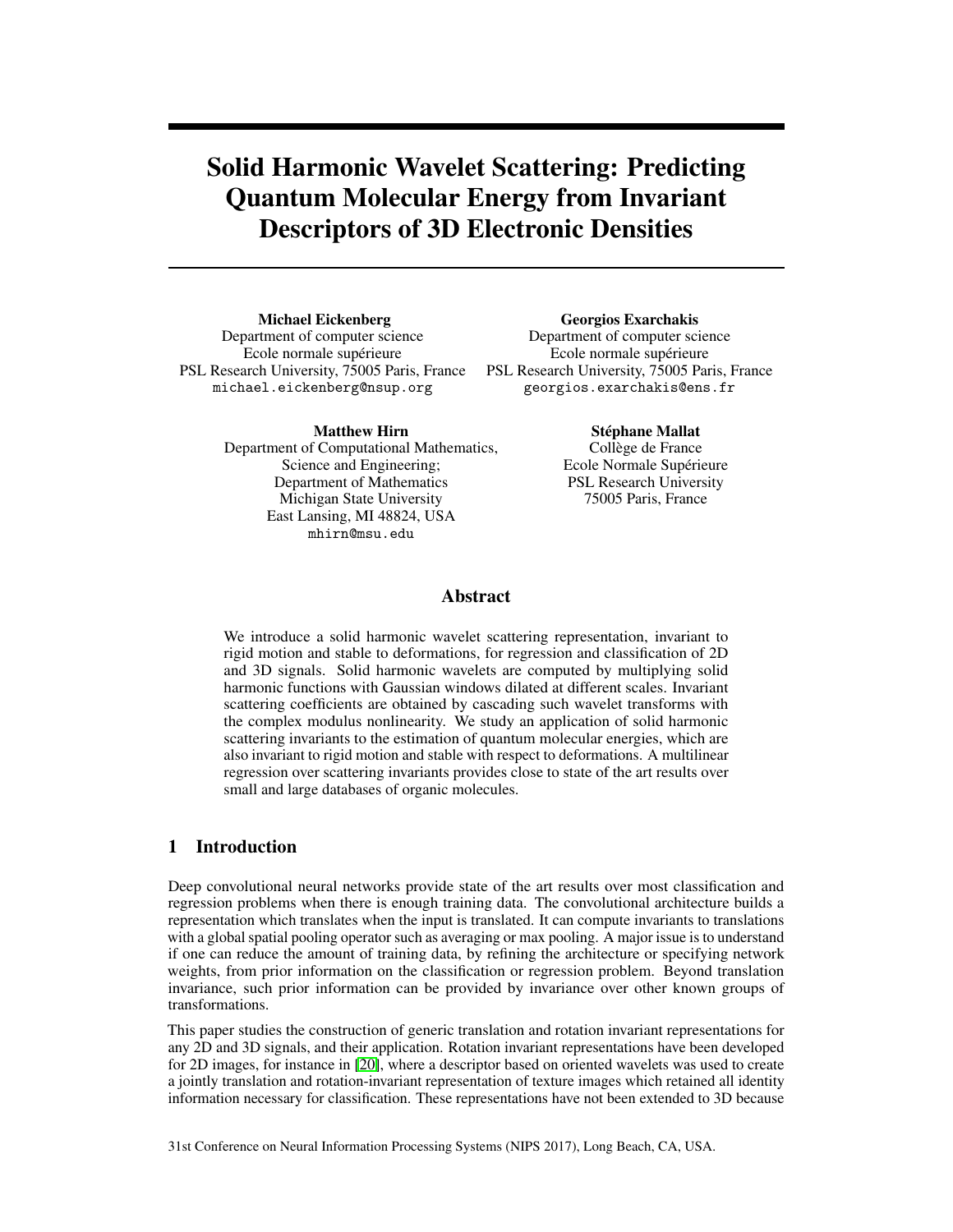an oriented wavelet representation in 3D requires covering the unit sphere instead of the unit circle leading to much heavier computational requirements.

Section 2 introduces a 2D or 3D rotation invariant representation calculated with a cascade of convolutions with spherical harmonic wavelets, and modulus non-linearities. Invariance to rotations results from specific properties of spherical harmonics, which leads to efficient computations. A wavelet scattering can be implemented as a deep convolutional network where all filters are predefined by the wavelet choice [13]. In that case, prior information on invariants fully specifies the network weights. Besides translation and rotation invariance, such scattering representations linearize small deformations. Invariants to small deformations are thus obtained with linear operators applied to scattering coefficients, and scattering coefficients can provide accurate regressions of functions which are stable to deformations.

Translation and rotation invariance is often encountered in physical functionals. For example energies of isolated physical systems are usually translation and rotation invariant, and are stable to small deformations. This paper concentrates on applications to computations of quantum energies of organic molecules. Computing the energy of a molecule given the charges and the relative positions of the nuclei is a fundamental topic in computational chemistry. It has considerable industrial applications, for example to test and design materials or pharmaceuticals [4]. Density functional theory is currently the most efficient numerical technique to compute approximate values of quantum energies, but it requires considerable amounts of calculations which limit the size of molecules and the number of tests. Machine learning methods have gained traction to estimate quantum molecular energies from existing quantum chemistry databases, because they require much less computation time after training.

State of the art learning approaches have been adapted to the specificities of the underlying physics. Best results on large databases are obtained with deep neural networks whose architectures are tailored to this quantum chemistry problem. Numerical experiments in Section 4 show that applying a standard multilinear regression on our generic 3D invariant solid harmonic scattering representation yields nearly state of the art results compared to all methods, including deep neural networks, and on both small and large databases.

# 2 Solid harmonic wavelet scattering

Wavelet scattering transforms have been introduced to define representations which are invariant to translations and Lipschitz continuous to deformations [12]. In two dimensions they have been extended to define rotationally invariant representations [20] but in 3D this approach requires covering the unit sphere with multiple oriented wavelets (as opposed to the unit circle in 2D), which requires too much computation. This section introduces a solid harmonic wavelet scattering transform whose rotation invariance results from symmetries of solid harmonics. In contrast to oriented wavelets, every solid harmonic wavelet can yield its own rotation invariant descriptor because it operates in a rotational frequency space.

#### 2.1 Solid harmonics in 2D and 3D

Solid harmonics are solutions of the Laplace equation  $\Delta f = 0$ , usually expressed in spherical coordinates, where the Laplacian is the sum of unmixed second derivatives. In 2D, interpreting  $\mathbb{R}^2$  as the complex plane, we find that  $z \mapsto z^{\ell}$  is a solution for all  $\ell \in \mathbb{N}$  due to its holomorphicity<sup>1</sup>. Expressing this solution in polar coordinates gives  $(r, \varphi) \mapsto r^{\ell} e^{i\ell\varphi}$ , revealing an  $\ell$ th- order polynomial in radius and a so-called *circular harmonic* with  $\ell$  angular oscillations per circle.

Solving the Laplace equation in 3D spherical coordinates  $(r, \vartheta, \varphi)$  gives rise to *spherical harmonics*, the eigenvectors of the Laplacian on the sphere. Imposing separability of azimuthal and elevation contributions yields the functions  $Y_\ell^m(\vartheta, \varphi) = C(\ell, m) P_\ell^m(\cos \vartheta) e^{im\varphi}$ , where  $P_\ell^m$  is an associated Legendre polynomial and  $C(\ell, m) = \sqrt{\frac{(2\ell+1)(\ell-m)!}{4\pi(\ell+m)!}}$ , for  $\ell \ge 0$  and  $-\ell \le m \le \ell$ . They form an orthogonal basis of  $L^2$  functions on the sphere. Analogously to the 2D case, 3D solid harmonics are

<sup>&</sup>lt;sup>1</sup>Real and imaginary parts of holomorphic functions are harmonic - their Laplacian is 0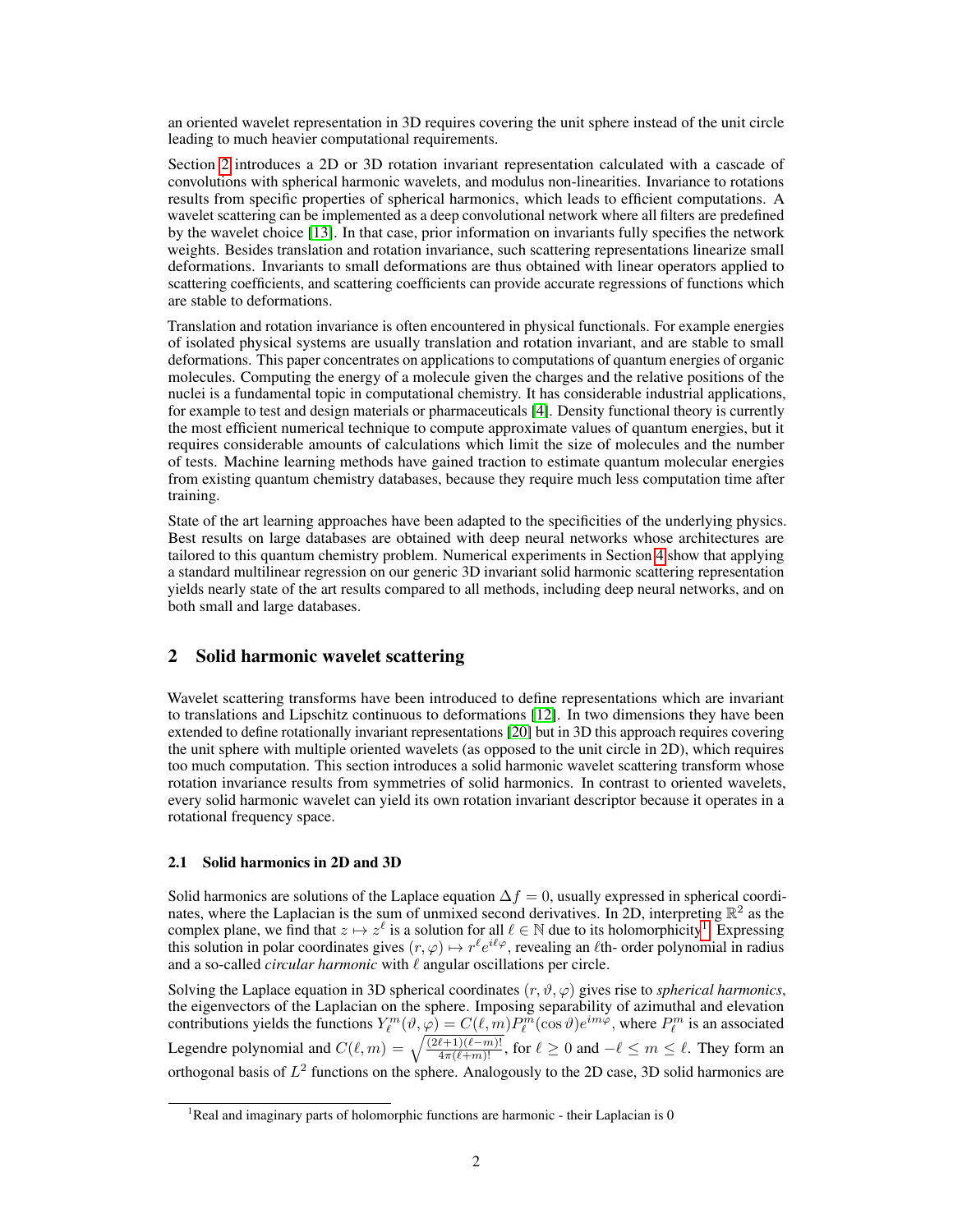then defined as

$$
(r,\vartheta,\varphi)\mapsto \sqrt{\frac{4\pi}{2\ell+1}}r^\ell Y_\ell^m(\vartheta,\varphi).
$$

#### 2.2 Solid harmonic wavelets

We now define *solid harmonic wavelets* in 2D and 3D. A wavelet  $\psi(u)$  is a spatial filter with zero sum, which is localized around the origin in the sense that it has a fast decay along  $||u||$ . Let  $\psi_j(u) = 2^{-dj}\psi(2^{-j}u)$  be a normalized dilation of  $\psi$  by  $2^j$  in dimension d. A multiscale wavelet transform of a signal  $\rho(u)$  computes convolutions with these dilated wavelets at all scales  $2^j$  to obtain the set of wavelet coefficients  $\{\rho \star \psi_j(u)\}_{j\in\mathbb{Z}}$ . They are translation covariant. Let us denote by  $\hat{\rho}(\omega)$ the Fourier transform of  $\rho(u)$ . The Fourier transforms of these convolutions are  $\hat{\rho}(\omega)\hat{\psi}(2^j\omega)$ , which yields fast computational algorithms using FFTs.

A wavelet is defined from a solid harmonic by multiplying it by a Gaussian, which localizes its support. In the 2D case we obtain the following family of wavelets:

$$
\psi_{\ell}(r,\varphi) = \frac{1}{\sqrt{(2\pi)^2}} e^{-\frac{1}{2}r^2} r^{\ell} e^{i\ell\varphi}
$$

.

For  $\ell > 0$ , these functions have zero integrals and are localized around the origin. In 2D frequency polar coordinates  $\omega = \lambda (\cos \alpha, \sin \alpha)^T$ , one can verify that the Fourier transform of this solid harmonic wavelet is very similar to itself in signal space:  $\hat{\psi}_{\ell}(\lambda,\alpha) = (-i)^{\ell} e^{-\frac{1}{2}\lambda^2} \lambda^{\ell} e^{i\ell\alpha}$ . The solid harmonic wavelet transform inherits the rotation properties of the solid harmonics.

In 2D, the rotation of a solid harmonic incurs a complex phase shift. Let  $R_\gamma \in SO(2)$  be a rotation of angle  $\gamma$ . We first observe that

$$
R_{\gamma}\psi_{j,\ell}(r,\varphi)=\psi_{j,\ell}(r,\varphi-\gamma)=e^{-il\gamma}\psi(r,\varphi).
$$

One can derive that rotating a signal  $\rho$  produces the same rotation on its wavelet convolution, multiplied by a phase factor encoding the rotational angle:  $R_{\gamma}\rho \star \psi_{j,\ell}(u) = e^{i\ell\gamma}R_{\gamma}(\rho \star \psi_{j,\ell})(u)$ . If we eliminate the phase with a modulus  $U[j,\ell]\rho(u) = |\rho \star \psi_{j,\ell}(u)|$  then it becomes covariant to rotations:

$$
U[j, \ell] R_{\gamma} \rho(u) = R_{\gamma} U[j, \ell] \rho(u).
$$

The left of Figure 1 shows the real part of 2D solid harmonic wavelets at different scales and angular frequencies.

In 3D, solid harmonics wavelet are defined by

$$
\psi_{\ell,m}(r,\vartheta,\varphi) = \frac{1}{\sqrt{(2\pi)^3}} e^{-\frac{1}{2}r^2} r^{\ell} Y_{\ell}^m(\vartheta,\varphi).
$$

We write  $\psi_{\ell,m,j}$  its dilation by  $2^j$ . Let us write  $\omega$  with 3D polar coordinates:  $\omega =$  $\lambda(\cos\alpha\cos\beta,\cos\alpha\sin\beta,\sin\alpha)^T$ . The Fourier transform of the wavelet has the same analytical expression up to a complex factor:  $\hat{\psi}_{\ell,m}(\lambda,\alpha,\beta) = (-i)^{\ell} e^{-\frac{1}{2}\lambda^2} \lambda^{\ell} Y_{\ell}^{m}(\alpha,\beta)$ . The 3D covariance to rotations is more involved. The asymmetry of the azimuthal and elevation components of the spherical harmonics requires them to be treated differently. In order to obtain a rotation covariance property, it is necessary to sum the energy over all indices m for a fixed  $\ell$ . We thus define the wavelet modulus operator of a 3D signal  $\rho(u)$  by

$$
U[\ell,j]\rho(u) = \left(\sum_{m=-\ell}^{\ell} |\rho \star \psi_{\ell,m,j}(u)|^2\right)^{1/2}.
$$

Using the properties of spherical harmonics, one can prove that this summation over  $m$  defines a wavelet transform modulus which is covariant to 3D rotations. For a general rotation  $R \in SO(3)$ 

$$
U[j,\ell] \, R\rho = R \, U[j,\ell] \rho.
$$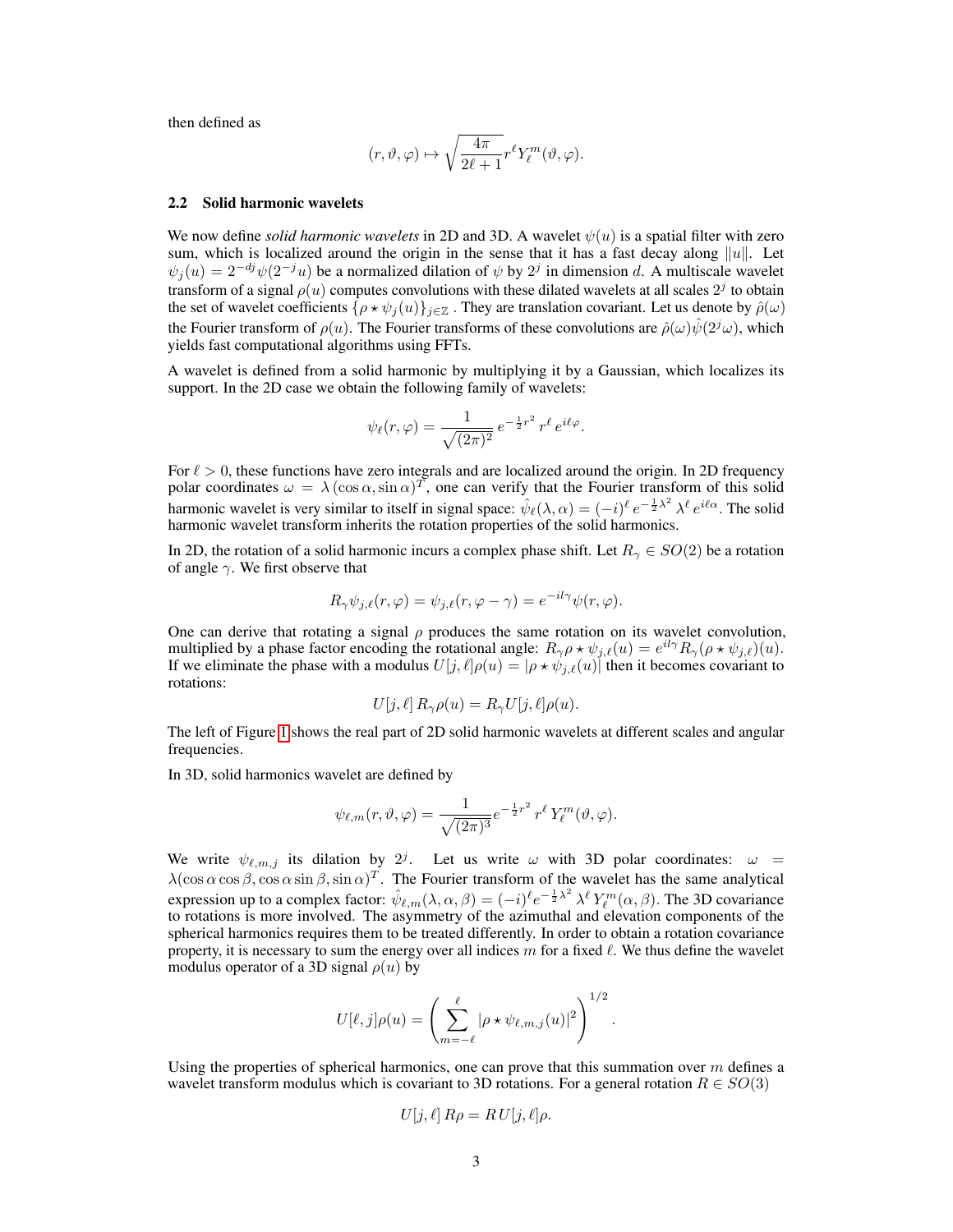#### 2.3 Solid harmonic scattering invariants

We showed that the wavelet modulus  $U[j, \ell]$  is covariant to translations and rotations in 2D and 3D. Summing these coefficients over the spatial variable  $u$  thus defines a translation and rotation invariant representation. This property remains valid under pointwise transformations, e.g. if we raise the modulus coefficients to any power q. Since  $U[j, \ell] \rho(u)$  is obtained by a wavelet scaled by  $2^j$ , it is a smooth function and its integral can be computed by subsampling u at intervals  $2^{j-\alpha}$  where  $\alpha$  is an oversampling factor typically equal to 1, to avoid aliasing. First order solid harmonic scattering coefficients in 2D and 3D are defined for any  $(j_1, \ell)$  and any exponent q by:

$$
S[j_1, \ell, q] \rho = \sum_u \left| U[j_1, \ell] \rho(2^{j_1 - \alpha} u) \right|^q
$$

Translating or rotating  $\rho$  does not modify  $S[j_1, \ell, q]\rho$ . Let  $J > 0$  denote the number of scales  $j_1$ , and  $L > 0$  the number of angular oscillations  $\ell$ . We choose  $q \in Q = \{1/2, 1, 2, 3, 4\}$  which yields  $|Q|JL$  invariant coefficients.

The summation eliminates the variability of the  $U[j_1, \ell] \rho(u)$  along u. To avoid loosing too much information, a scattering transform retransforms this function along  $u$  in order to capture the lost variabilities. This is done by calculating a convolution with a second family of wavelets at different scales  $2^{j_2}$  and again computing a modulus in order to obtain coefficients which remain covariant to translations and rotations. This means that  $U[j_1, \ell]\rho(u)$  is retransformed by the wavelet tranform modulus operator  $U[j_2, \ell]$ . Clearly  $U[j_2, \ell]U[j_1, \ell]\rho(u)$  is still covariant to translations and rotations of  $\rho$ , since  $U[j_1, \ell]$  and  $U[j_2, \ell]$  are covariant to translations and rotations.

The variable u is again subsampled at intervals  $2^{j_2-\alpha}$  with an oversampling factor  $\alpha$  adjusted to eliminate the aliasing. Second order scattering invariants are computed by summing over the subsampled spatial variable  $u$ :

$$
S[j_1, j_2, \ell, q] \rho = \sum_u \left| U[j_2, \ell] \, U[j_1, \ell] \rho(2^{j_2 - \alpha} u) \right|^q.
$$

These coefficients are computed only for  $j_2 > j_1$  because one can verify [12] that the amplitude of these invariant coefficients is negligible for  $j_2 \leq j_1$ . The total number of computed second order invariants is thus  $|Q|LJ(J-1)/2$ .

In the following, we shall write  $S\rho = \{S[p]\rho\}_p$  the scattering representation of  $\rho$ , defined by the indices  $p = (j_1, \ell, q)$  and  $p = (j_1, j_2, \ell, q)$ . These coefficients are computed with iterated convolutions with wavelets, modulus non-linearities, and averaging. It is proved in [13] that such wavelet convolutions and non-linearities can be implemented with a deep convolutional network, whose filters depend upon the wavelets and whose depth  $J$  is the maximum scale index of all wavelets  $j_1 < j_2 \leq J$ .

Besides translation and rotation invariance, one can prove that a scattering transform is Lipschitz continuous to deformations [12]. This means that if  $\rho(u)$  is deformed by a small (in maximum gradient norm) diffeomorphism applied to  $u$ , then the scattering vector stays within an error radius proportional to the size of the diffeomorphism. This property is particularly important to linearly regress functions which are also stable to deformations.

# 3 Solid harmonic scattering for quantum energy regression

We study the application of solid harmonic scattering invariants to the regression of quantum molecular energies. The next section introduces the translation and rotation invariance properties of these energies.

#### 3.1 Molecular regression invariances

A molecule containing K atoms is entirely defined by its nuclear charges  $z_k$  and its nuclear position vectors  $r_k$  indexed by k. Denoting by x the state vector of a molecule, we have

$$
x = \{(r_k, z_k) \in \mathbb{R}^3 \times \mathbb{R} : k = 1, \dots, K\}.
$$

The ground-state energy of a molecule has the following invariance properties outlined in [1]: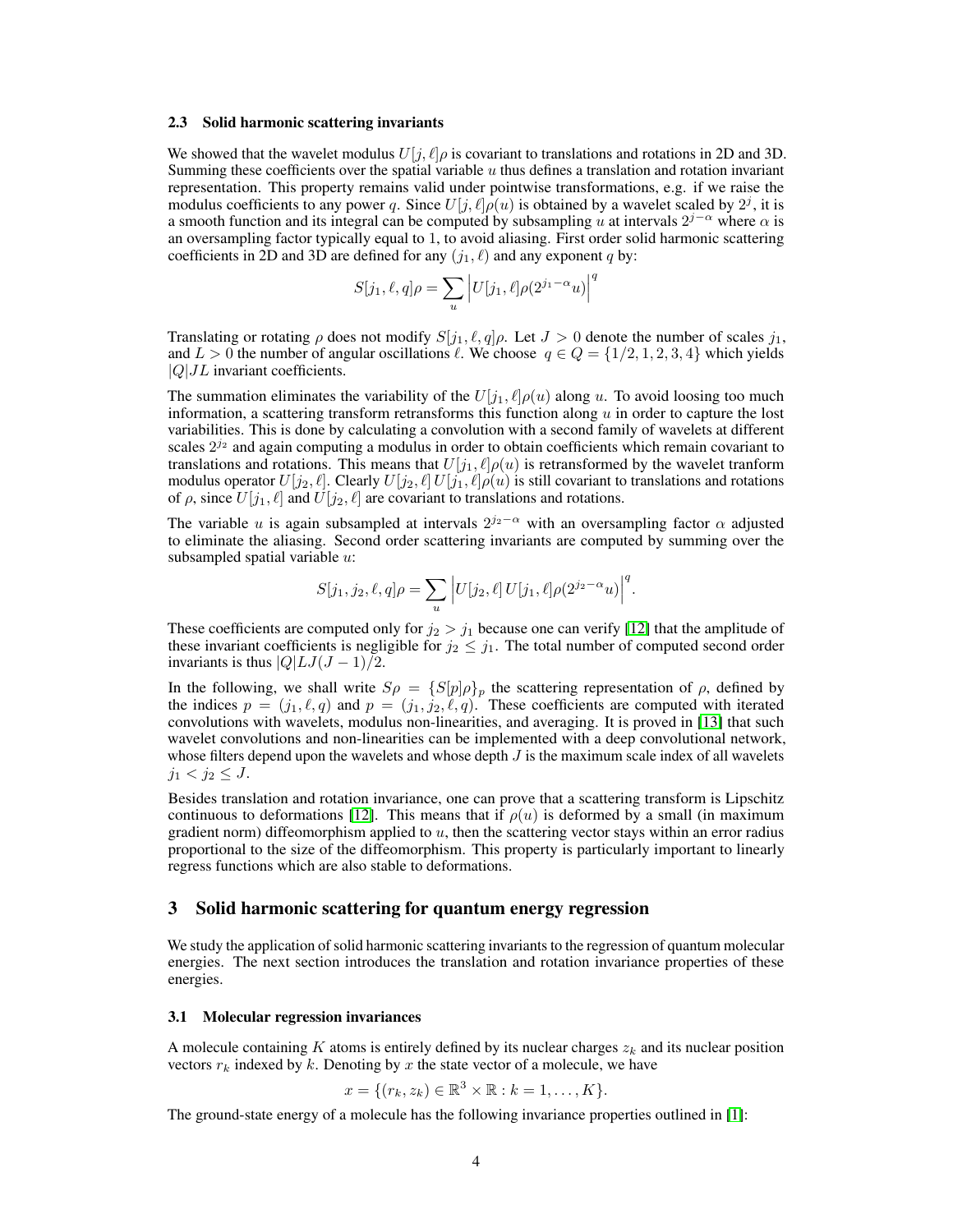**Invariance to permutations** Energies do not depend on the indexation order  $k$  of each nuclei;

- Isometry invariance Energies are invariance to rigid translations, rotations, and reflections of the molecule and hence of the  $r_k$ ;
- Deformation stability The energy is Lipschitz continuous with respect to scaling of distances between atoms.
- **Multiscale interactions** The energy has a multiscale structure, with highly energetic bonds between neighboring atoms, and weaker interactions at larger distances, such as Van-der-Waals interactions.

To regress quantum energies, a machine learning representation must satisfy the same invariance and stability properties while providing a set of descriptors which is rich enough to accurately estimate the atomization energy of a diverse collection of molecules.

A rotation invariant scattering transform has been proposed to regress quantum energies of planar molecules [9]. However this approach involves too much computations in 3D because it requires to use a large number of oriented wavelets to cover the 3D spheres. The following sections explains how to regress the energies of 3D molecules from a spherical harmonic scattering.

#### 3.2 Scattering transform of an electronic density

Density Functional Theory computes molecular energies by introducing an electronic density  $\rho(u)$ which specifies the probability density of presence of an electron at a point  $u$ . Similarly, we associate to the state vector x of the molecule to a naive electronic density  $\rho$  which is a sum of Gaussians densities centered on each nuclei. This density incorporates no information on chemical bounds that may arise in the molecule. For K atoms placed at  $\{r_k\}_{k=1}^K$  having charges  $\{z_k\}_{k=1}^K$ , the resulting density is

$$
\rho_x(r) = \sum_{k=1}^K c(z_k)g(r - r_k),
$$

where  $q$  is a Gaussian, roughly representing an electron density localized around the nucleus, and  $c(z_k)$  is a vector-valued "electronic channel". It encodes different aspects of the atomic structure. We shall use three channels: the total nuclear charge  $z_k$  of the atom, the valence electronic charge  $v_k$  which specifies the number of electrons which can be involved in chemical bounds, and the core electronic charge  $z_k - v_k$ . It results that  $c(z_k) = (z_k, v_k, z_k - v_k)^T$ . The molecule embedding verifies

$$
\int \rho_x(u) \mathrm{d}u = \sum_k (z_k, v_k, z_k - v_k)^T.
$$

This integral gives the total number of nucleus charges and valence and core electrons. This naive density is invariant to permutations of atom indices  $k$ .

The density  $\rho_x$  is invariant to permutations of atom indices but it is not invariant to isometries and it can not separate multiscale interactions. These missing invariances and the separation of scales into different channels are obtained by computing its scattering representation  $S_{\rho_x}$  with solid harmonic wavelets.

In Figure 1, there is an example of a 2D solid harmonic wavelet modulus  $U[j, \ell] \rho_x$  for one molecule at different scales and angular frequencies.

#### 3.3 Multilinear regression

Molecular energies are regressed with multilinear combinations of scattering coefficients  $Sp_x[p]$ . A multilinear regression of order  $r$  is defined by:

$$
\tilde{E}_r(\rho_x) = b + \sum_i (\nu_i \prod_{j=1}^r (\langle S\rho_x, w_i^{(j)} \rangle + c_i^{(j)})).
$$

For  $r = 1$  this is a standard linear regression. For  $r = 2$  this form introduces a non-linearity similar to those found in factored gated autoencoders [14]. Trilinear regressions for  $r = 3$  are also used.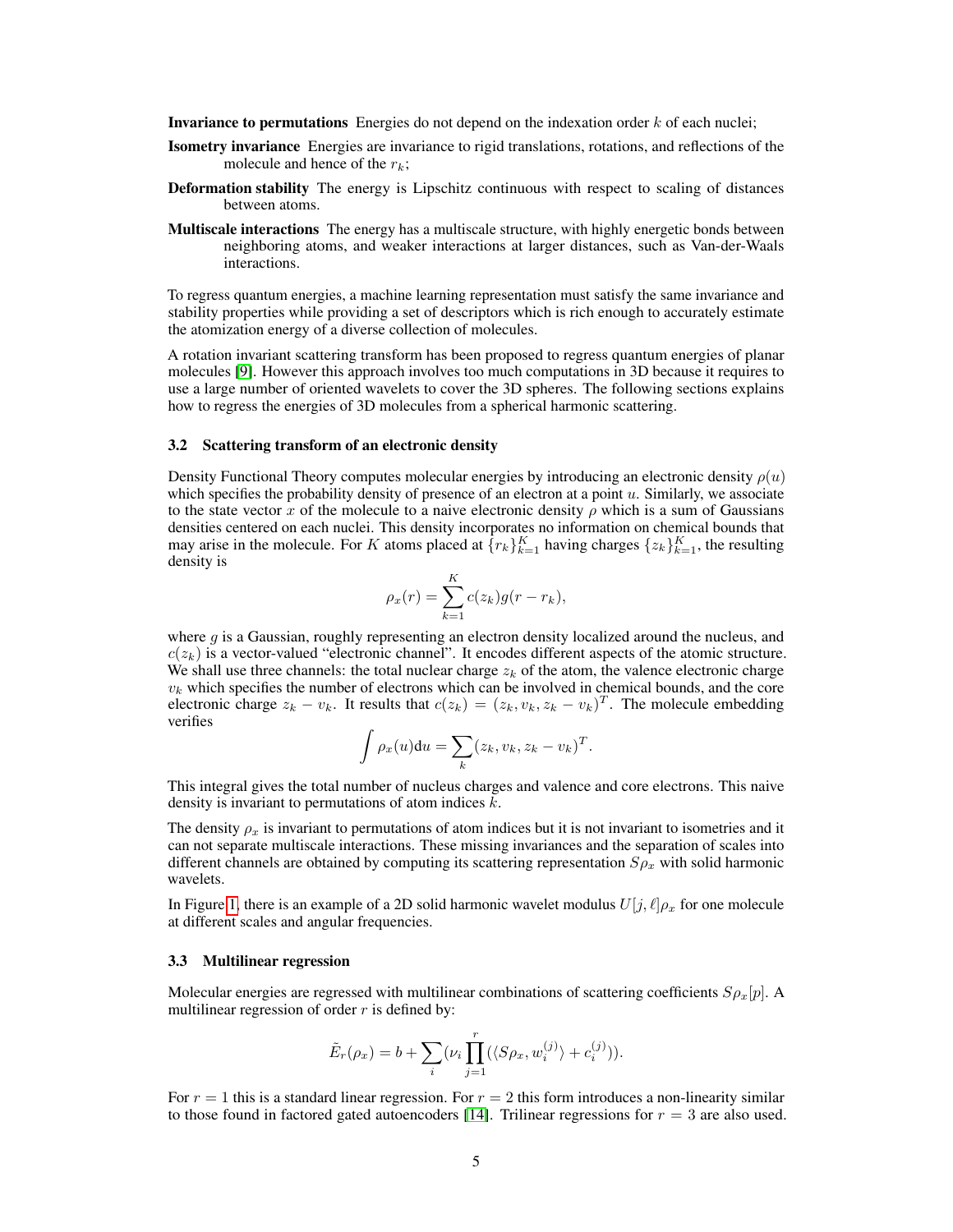

Figure 1: Left: Real parts of 2D solid harmonic wavelets  $\psi_{\ell,j}(u)$ . The  $\ell$  parameters increases from 0 to 4 vertically where as the scale  $2<sup>j</sup>$  increases from left to right. Cartesian slices of 3D spherical harmonic wavelets yield similar patterns. **Right:** Solid harmonic wavelet moduli  $S[j, \ell, 1](\rho_x)(u) =$  $|\rho_x * \psi_{j,\ell}|(u)$  of a molecule  $\rho_x$ . The interference patterns at the different scales are reminiscent of molecular orbitals obtained in e.g. density functional theory.



Figure 2: Mean absolute error (MAE) on the validation set as a function of the number of training points used. We observe a fast drop to low estimation errors with as few as 2000 training examples. While it is still always better to sample more of chemical space, it shows that the representation carries useful information easily amenable to further analysis, while keeping sufficient complexity to benefit from when more datapoints are available.

Here we extend the interactions to an arbitrary number of multiplicative factors. We optimize the parameters of the multilinear model by minimizing a quadratic loss function

$$
L(y, \rho_x) = (y - \tilde{E}_r(\rho_x))^2
$$

using the Adam algorithm for stochastic gradient descent [11]. The model described above is non-linear in the parameter space and therefore it is reasonable to assume that stochastic gradient descent will converge to a local optimum. We find that we can mitigate the effects of local optimum convergence by averaging the predictions of multiple models trained with different initializations<sup>2</sup>.

# 4 Numerical Experiments on Chemical Databases

Quantum energy regressions are computed on two standard datasets: QM7 (GDB7-12) [18] has 7165 molecules of up to 23 atoms among H, C, O, N and S, and QM9 (GDB9-14) [17] has 133885

 $^2$ For implementation details see <code><http://www.di.ens.fr/data/software/></code>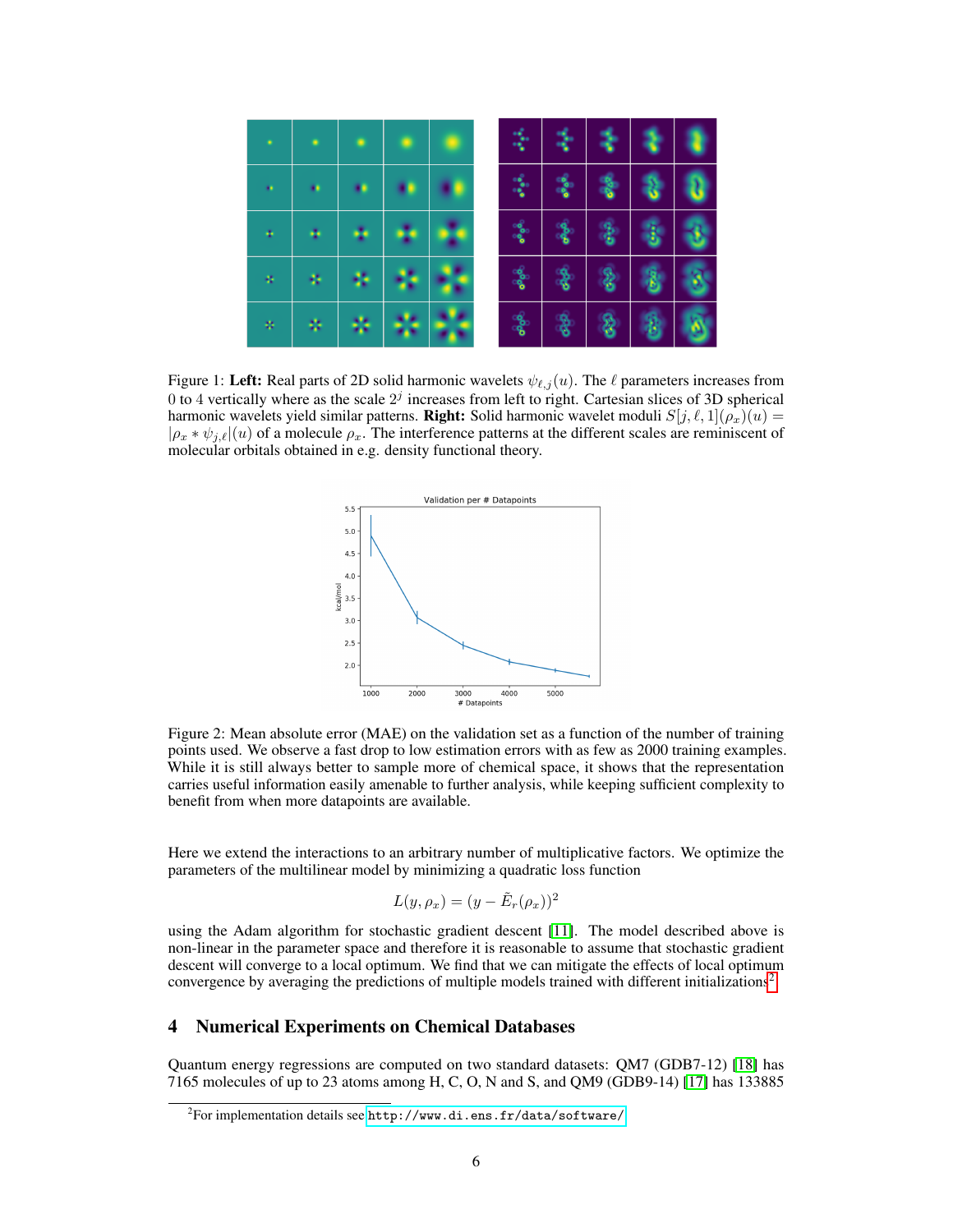molecules of up to 29 atoms among H, C, O, N and F. We first review results of existing maching learning algorithms before giving results obtained with the solid harmonic scattering transform.

### 4.1 State of the art algorithms

Tables 1 and 2 gives the mean absolute error for each algorithm described below. The first machine learning approaches for quantum energy regressions were based on kernel ridge regression algorithms, optimized with different types of kernels. Kernels were first computed with Coulomb matrices, which encode pairwise nucleus-nucleus repulsion forces for each molecule [18, 15, 8, 16]. Coulomb matrices are not invariant to permutations of indices of atoms in the molecules, which leads to regression instabilities. Improvements have been obtained with bag-of-bonds descriptors [7], which groups matrix entries according to bond type, or with fixed-length smooth bond-distance histograms [2]. The BAML method (Bonds, Angles, etc, and machine learning) [10] refines the kernel by collecting atomic information, bond information, bond angle information and bond torsion information. The HDAD (Histograms of Distances, Angles, and Dihedral angles) kernels [5] improve results with computing histograms of these quantities. Smooth overlap of atomic positions (SOAP) kernels [3] can also obtain precise regression results with local descriptors computed with spherical harmonics. They are invariant to translations and rotations. However, these kernels only involve local interactions, and regression results thus degrade in presence of large-scale interactions.

Deep neural networks have also been optimized to estimate quantum molecular energies. They hold the state of the art on large databases as shown in Tables 1 and 2. Deep tensor networks [19] combine pairwise distance matrix representations in a deep learning architecture. MPNN (Message Passing Neural Networks) learns a neural network representation on the molecules represented as bond graphs. It obtains the best results on the larger QM9 data base.

#### 4.2 Solid harmonic scattering results

We performed rigid affine coordinate transforms to align each molecule with its principle axis, making it possible to fit every molecule in a box of one long sidelength and two shorter ones. The Gaussian width of the electronic embedding is adjusted so that Gaussians located around the two atoms with minimal distance do not overlap too much. In all computations, the sampling grid is adjusted to keep aliasing errors negligible. Scattering vectors are standardized to have a 0 mean and unit variance before computing the multilayer regression.

**QM7** Scattering vectors are computed with  $L = 5$ . We estimated quantum energies with a linear ridge regression from scattering coefficients. The dataset comes with a split into 5 folds, where the energy properties are approximately stratified. The average of the mean absolute error (MAE) over 5 folds is 2.4 kcal/mol. It shows that scattering coefficients are sufficiently discriminative to obtain competitive results with a linear regression.

Bilinear regressions involve more parameters and provides near state of the art performance. We average 5 differently initialized models over the 5 folds to obtain a mean absolute error of 1.2.

Figure 2 evaluates the performance of the bilinear regression on invariant scattering descriptors. From as few as 2000 training samples onward, the test set error drops below 3kcal/mol indicating that the invariant representation gives immediate access to relevant molecular properties. The fact that we observe improvement with larger data samples means that the representation also exhibits sufficient flexibility to accommodate relevant information from larger sweeps over chemical space.

**QM9** Scattering vectors are computed with  $L = 2$ . Quantum energies were estimated from scattering vectors with linear, bilinear and trilinear regressions. For cross-validation, the dataset is split into 5 folds, where the energy properties are approximately stratified. The average of the mean absolute error (MAE) over 5 folds with a trilinear regression across the 5 folds is 0.55.

#### 4.3 Discussion

The solid harmonic scattering transform followed by a multilinear regression is a domain agnostic regression scheme which only relies on prior knowledge of translation and rotation invariance as well as deformation stability. However, it leads to close to state of the art results on each data base.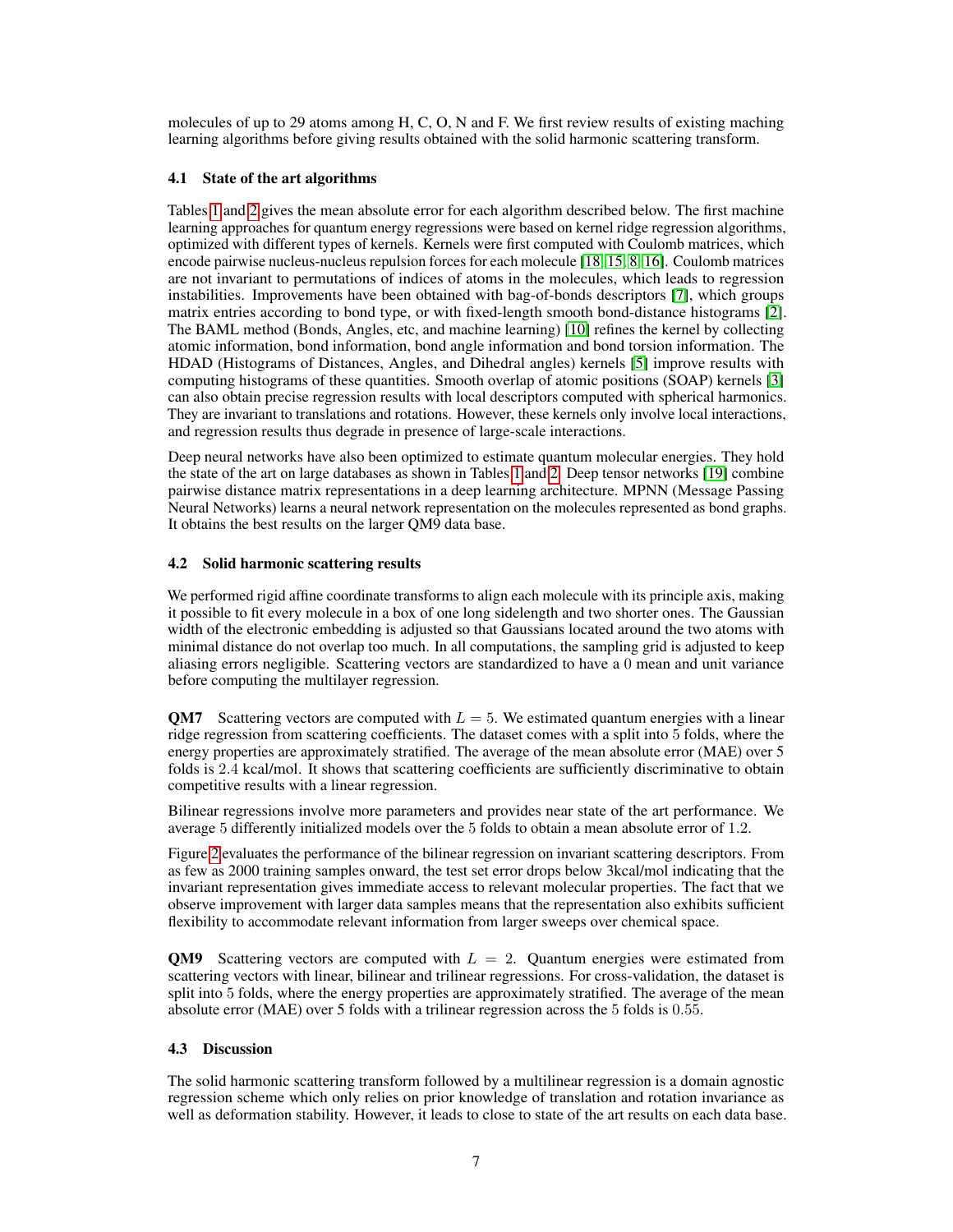| OM7        | <b>RSCM</b> | <b>BoB</b> | <b>SOAP</b> | <b>DTN</b> | CBoB | L-Scat | <b>B-Scat</b> |
|------------|-------------|------------|-------------|------------|------|--------|---------------|
| <b>MAE</b> |             | ر. د       |             |            |      |        |               |

Table 1: Mean Absolute Error in kcal/mol of quantum energy regression in QM7 for different algorithms. (RSCM: Random Sorted Coulomb Matrix[8], BoB: Bag of Bonds[7], SOAP: smooth overlap of atomic positions[3], DTN: deep tensor networks[19], CBoB: Continuous bag of bonds[2], L-Scat: Linear regression on Scattering invariants, B-Scat: Bilinear regression on Scattering invariants

|  |  |  | OM9   HDAD   BAML   CM   BOB   DTN   MPNN    T-Scat                                            |  |
|--|--|--|------------------------------------------------------------------------------------------------|--|
|  |  |  | MAE $\vert$ 0.59 $\vert$ 1.20 $\vert$ 2.97 $\vert$ 1.42 $\vert$ 0.84 $\vert$ 0.44 $\vert$ 0.55 |  |

Table 2: QM9 regression results. (HDAD: Histograms of Distances, Angles and Dihedral Angles [5], BAML: Bonds, Angles and Machine Learning [10] , RSCM: Random Sorted Coulomb Matrices, BOB: Bags of Bonds, DTN: Deep Tensor Networks, MPNN: Message Passing Neural Networks [6], T-Scat: Trilinear regression on scattering invariants

The size of a scattering descriptor set grows logarithmically with the maximum number of atoms in the molecule (with increasing molecule size one continues to add scales to the wavelet transform, which adds logarithmically many coefficients) as opposed to most other methods such as [3] whose descriptor size grows linearly in the number of atoms in the molecule. Indeed, these techniques are based on measurements of local individual interactions within neighborhoods of atoms.

The representation splits the information across scales and provides scale interaction coefficients which can be related to physical phenomena as opposed to millions of deep neural net weights which are difficult to interpret. Introducing multilinear regression between solid harmonic wavelet invariants further improves the performance on the energy regression task, achieving near state of the art performance. This may also be related to multilinear expansions of physical potentials.

It is important to issue a word of caution on the chemical interpretation of these algorithmic regressions. Indeed, all data bases are computed with DFT numerical codes, which only approximate the energy. For the QM9 database, validation errors are on average 5 kcal/mol [17] on calculated energies compared to true chemical energies of ground state molecules. Refined results of fractions of kcal/mol thus no longer add true chemical information but rather reflect the ability to estimate the values produced by DFT numerical codes.

# 5 Conclusion

We introduced a 2D and 3D solid harmonic wavelet scattering transform which is invariant to translations and rotations and stable to deformations. It is computed with two successive convolutions with solid harmonic wavelets and complex modulus. Together with multilinear regressions, this representation provides near state of the art results for estimation of quantum molecular energies. The same representation is used for small and large data bases. The mathematical simplicity of these descriptors opens the possibility to relate these regression to multiscale properties of quantum chemical interactions.

# Acknowledgements

M.E., G.E. and S.M. are supported by ERC grant InvariantClass 320959; M.H. is supported by the Alfred P. Sloan Fellowship, the DARPA YFA, and NSF grant 1620216.

# References

- [1] Albert P. Bartók, Risi Kondor, and Gábor Csányi. On representing chemical environments. Physical Review B, 87(18), may 2013.
- [2] Christopher R. Collins, Geoffrey J. Gordon, O. Anatole von Lilienfeld, and David J. Yaron. Constant size molecular descriptors for use with machine learning. arXiv, 2017.
- [3] Sandip De, Albert P. Bartók, Gábor Csányi, and Michele Ceriotti. Comparing molecules and solids across structural and alchemical space. Phys. Chem. Chem. Phys., 18(20):13754–13769, 2016.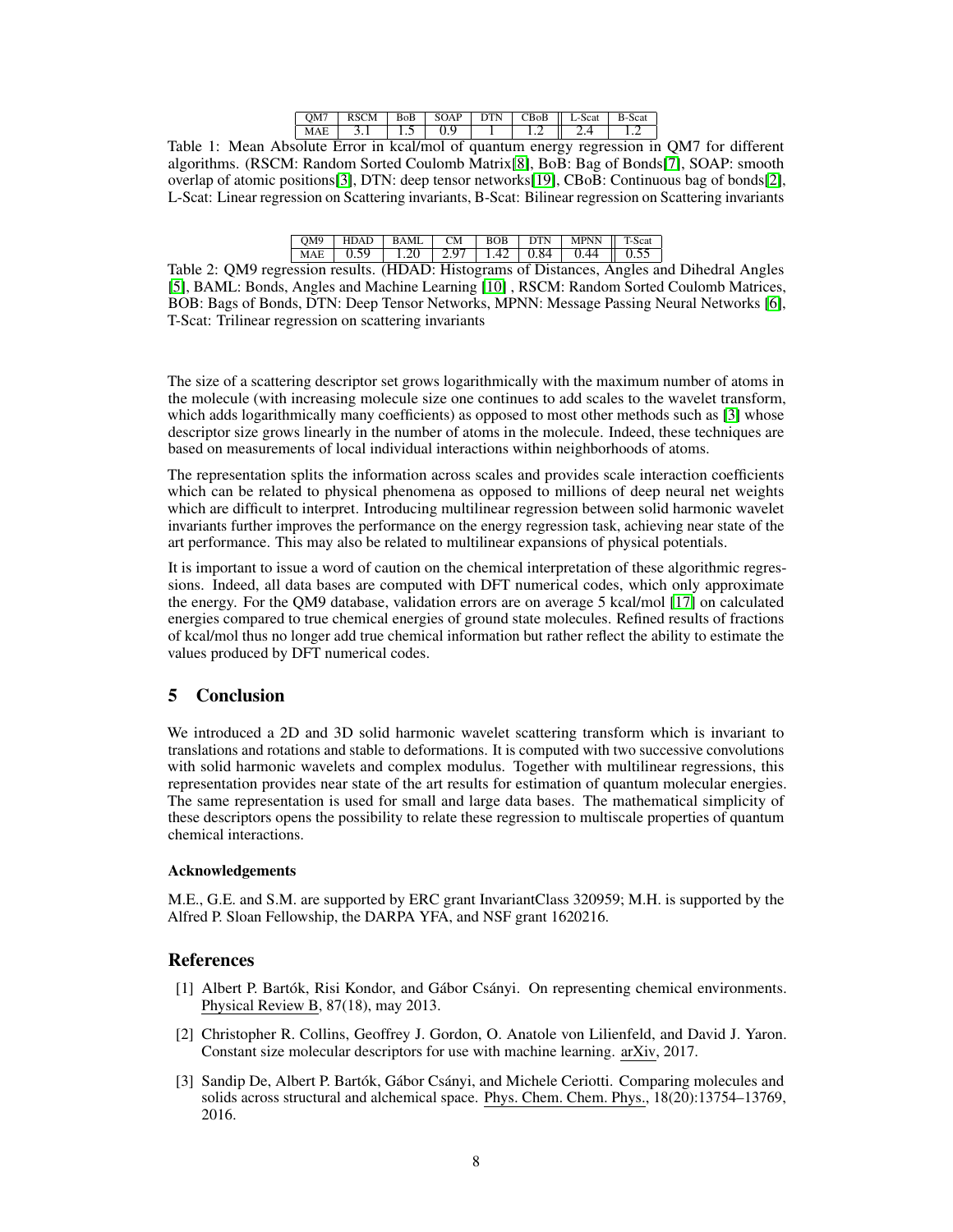- [4] Peter Deglmann, Ansgar Schäfer, and Christian Lennartz. Application of quantum calculations in the chemical industry - an overview. International Journal of Quantum Chemistry, 115(3):107– 136, 2014.
- [5] Felix A. Faber, Luke Hutchison, Bing Huang, Justin Gilmer, Samuel S. Schoenholz, George E. Dahl, Oriol Vinyals, Steven Kearnes, Patrick F. Riley, and O. Anatole von Lilienfeld. Prediction errors of molecular machine learning models lower than hybrid dft error. Journal of Chemical Theory and Computation, 0(0):null, 0. PMID: 28926232.
- [6] Justin Gilmer, Samuel S. Schoenholz, Patrick F. Riley, Oriol Vinyals, and George E. Dahl. Neural message passing for quantum chemistry. CoRR, abs/1704.01212, 2017.
- [7] Katja Hansen, Franziska Biegler, Raghunathan Ramakrishnan, Wiktor Pronobis, O. Anatole von Lilienfeld, Klaus-Robert Müller, and Alexandre Tkatchenko. Machine learning predictions of molecular properties: Accurate many-body potentials and nonlocality in chemical space. The Journal of Physical Chemistry Letters, 6(12):2326–2331, 2015. PMID: 26113956.
- [8] Katja Hansen, Grégoire Montavon, Franziska Biegler, Siamac Fazli, Matthias Rupp, Matthias Scheffler, O. Anatole von Lilienfeld, Alexandre Tkatchenko, and Klaus-Robert Müller. Assessment and validation of machine learning methods for predicting molecular atomization energies. Journal of Chemical Theory and Computation, 9(8):3404–3419, 2013.
- [9] Matthew Hirn, Stéphane Mallat, and Nicolas Poilvert. Wavelet scattering regression of quantum chemical energies. Multiscale Modeling and Simulation, 15(2):827–863, 2017. arXiv:1605.04654.
- [10] Bing Huang and O. Anatole von Lilienfeld. Communication: Understanding molecular representations in machine learning: The role of uniqueness and target similarity. The Journal of Chemical Physics, 145(16):161102, 2016.
- [11] Diederik Kingma and Jimmy Ba. Adam: A method for stochastic optimization. arXiv preprint arXiv:1412.6980, 2014.
- [12] Stéphane Mallat. Group invariant scattering. Communications on Pure and Applied Mathematics, 65(10):1331–1398, October 2012.
- [13] Stéphane Mallat. Understanding deep convolutional networks. Phil. Trans. R. Soc. A, 374(2065):20150203, 2016.
- [14] Roland Memisevic. Gradient-based learning of higher-order image features. In Computer Vision (ICCV), 2011 IEEE International Conference on, pages 1591–1598. IEEE, 2011.
- [15] Grégoire Montavon, Katja Hansen, Siamac Fazli, Matthias Rupp, Franziska Biegler, Andreas Ziehe, Alexandre Tkatchenko, O. Anatole von Lilienfeld, and Klaus-Robert Müller. Learning invariant representations of molecules for atomization energy prediction. In P. Bartlett, F.C.N. Pereira, C.J.C. Burges, L. Bottou, and K.Q. Weinberger, editors, Advances in Neural Information Processing Systems 25, pages 449–457. 2012.
- [16] Grégoire Montavon, Matthias Rupp, Vivekanand Gobre, Alvaro Vazquez-Mayagoitia, Katja Hansen, Alexandre Tkatchenko, Klaus-Robert Müller, and O Anatole von Lilienfeld. Machine learning of molecular electronic properties in chemical compound space. New Journal of Physics, 15(9):095003, 2013.
- [17] Raghunathan Ramakrishnan, Pavlo O. Dral, Matthias Rupp, and O. Anatole von Lilienfeld. Quantum chemistry structures and properties of 134 kilo molecules. Scientific Data, 1:140022 EP –, 08 2014.
- [18] M. Rupp, A. Tkatchenko, K.-R. Müller, and O. A. von Lilienfeld. Fast and accurate modeling of molecular atomization energies with machine learning. Physical Review Letters, 108:058301, 2012.
- [19] Kristof T. Schütt, Farhad Arbabzadah, Stefan Chmiela, Klaus R. Müller, and Alexandre Tkatchenko. Quantum-chemical insights from deep tensor neural networks. Nature Communications, 8:13890 EP –, Jan 2017. Article.